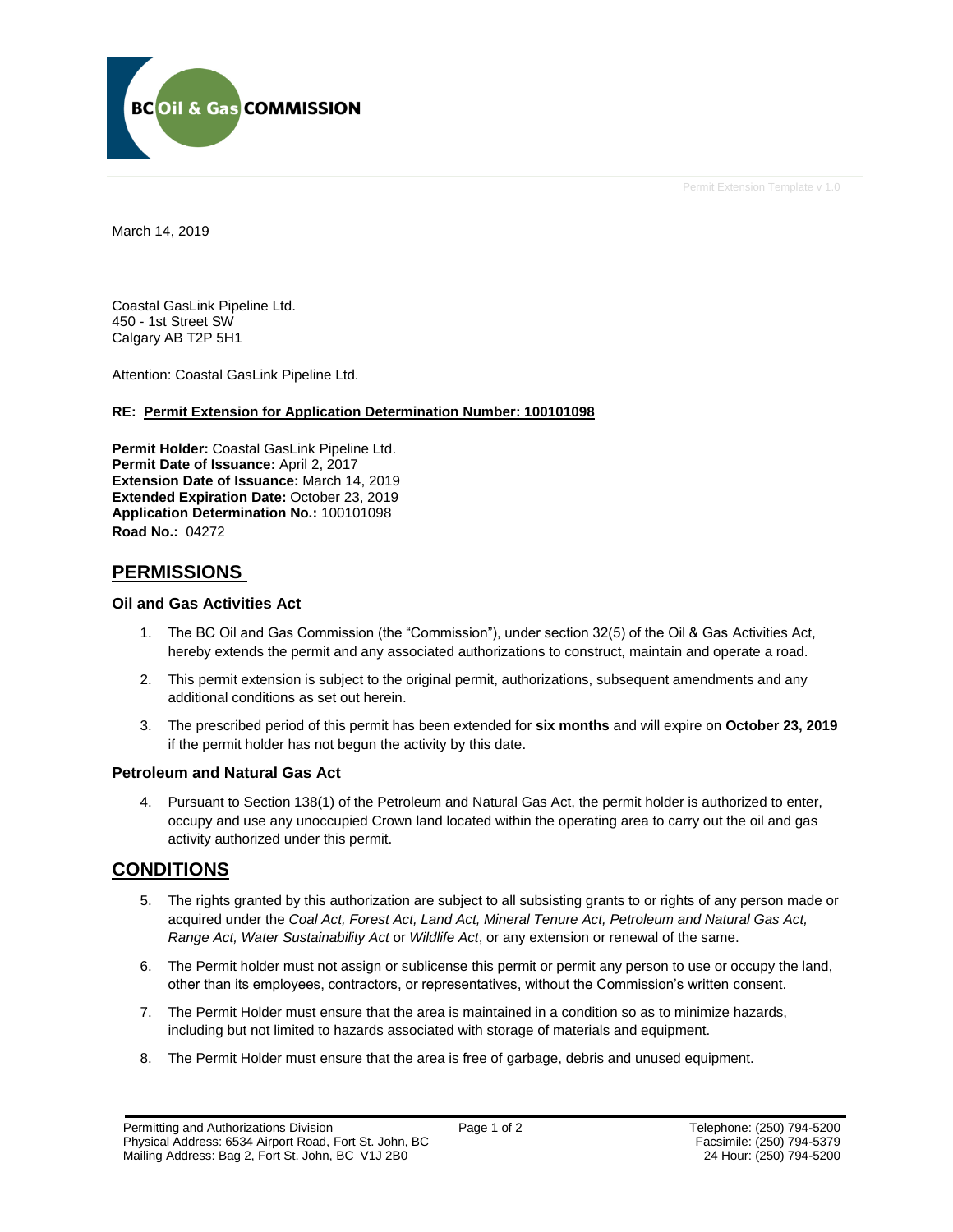# **ADVISORY GUIDANCE**

1. The term "unused equipment" has the same definition as in the Drilling and Production Regulation.

This extension forms an integral part of the permit and should be attached thereto.

 $\overline{\phantom{a}}$ 

Jacqueline Bourke Authorized Signatory Commission Delegated Decision Maker

pc: Land Agent – **Roy Northern Land Service Ltd.** OGC – **Compliance and Enforcement**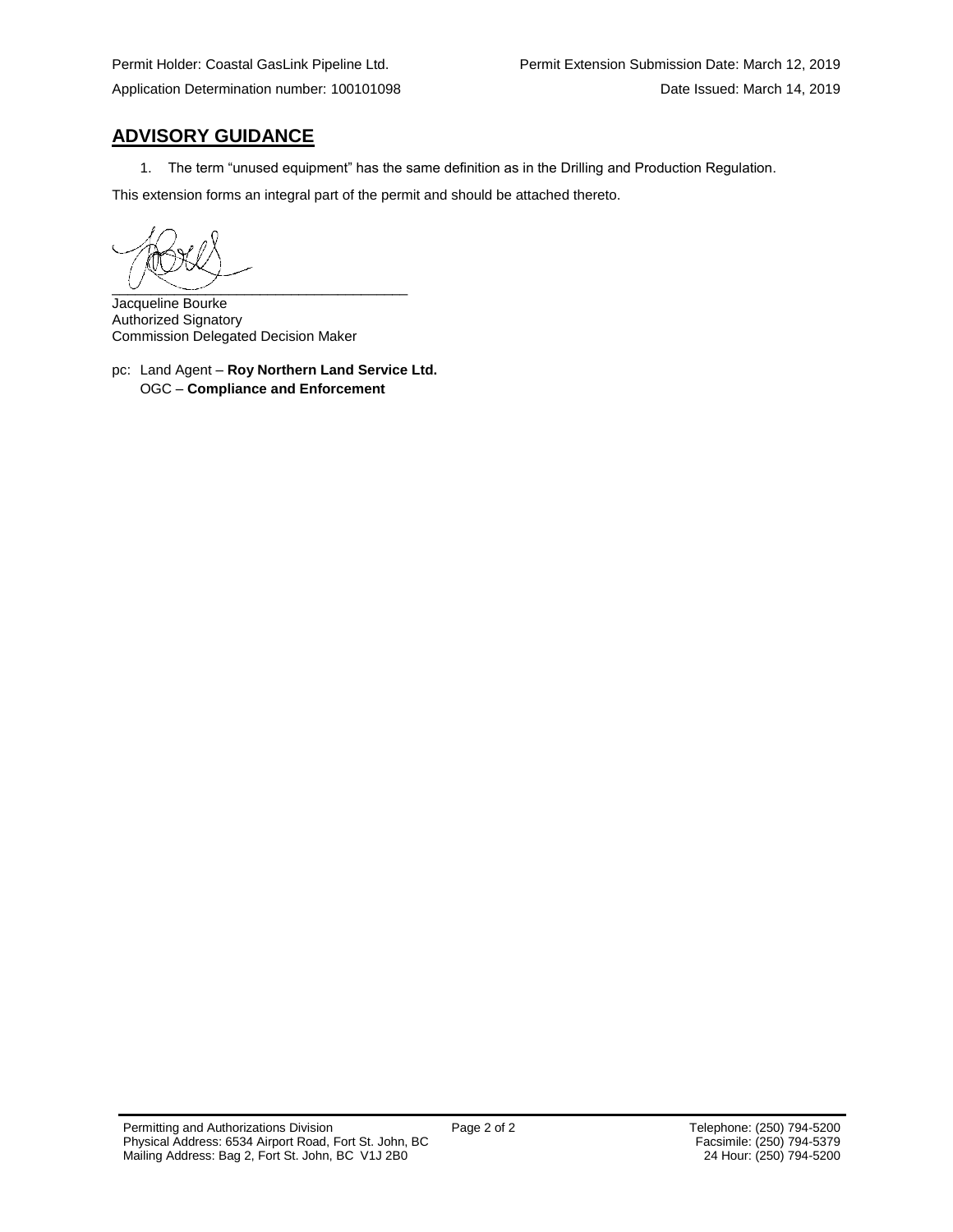

Correction v 1.0

April 25, 2017

Coastal GasLink Pipeline Ltd. 450 - 1st Street SW Calgary AB T2P 5H1

Attention: Coastal GasLink Pipeline Ltd.

#### **Re: Correction of Application Determination Number 100101098**

**Permit Holder:** Coastal GasLink Pipeline Ltd. **Date of Permit Issuance:** April 2, 2017 **Date of Correction:** April 25, 2017 **Application Determination Number**: 100101098

The BC Oil and Gas Commission hereby corrects the permit identified and dated above as follows:

#### • In the header of the Permit Letter it should read **RE: Determination of Application Area Number 100101098 Application Determination Number: 100101098**

The Permit Holder must comply with any permissions, authorizations, approvals and conditions set out in the original permit, any subsequent amendments to the permit and any additional corrections as set out herein.

This letter forms an integral part of your permit and should be attached thereto.

Justin Anderson Authorized Signatory Commission Delegated Decision Maker

\_\_\_\_\_\_\_\_\_\_\_\_\_\_\_\_\_\_\_\_\_\_\_\_\_\_\_\_\_\_\_\_\_\_\_\_\_\_

Copied to:

Land Agent – Roy Northern Land Service Ltd. First Nations – McLeod Lake Indian Band, West Moberly First Nations Ministry of Forests District Office – (DPG) Prince George Natural Resource District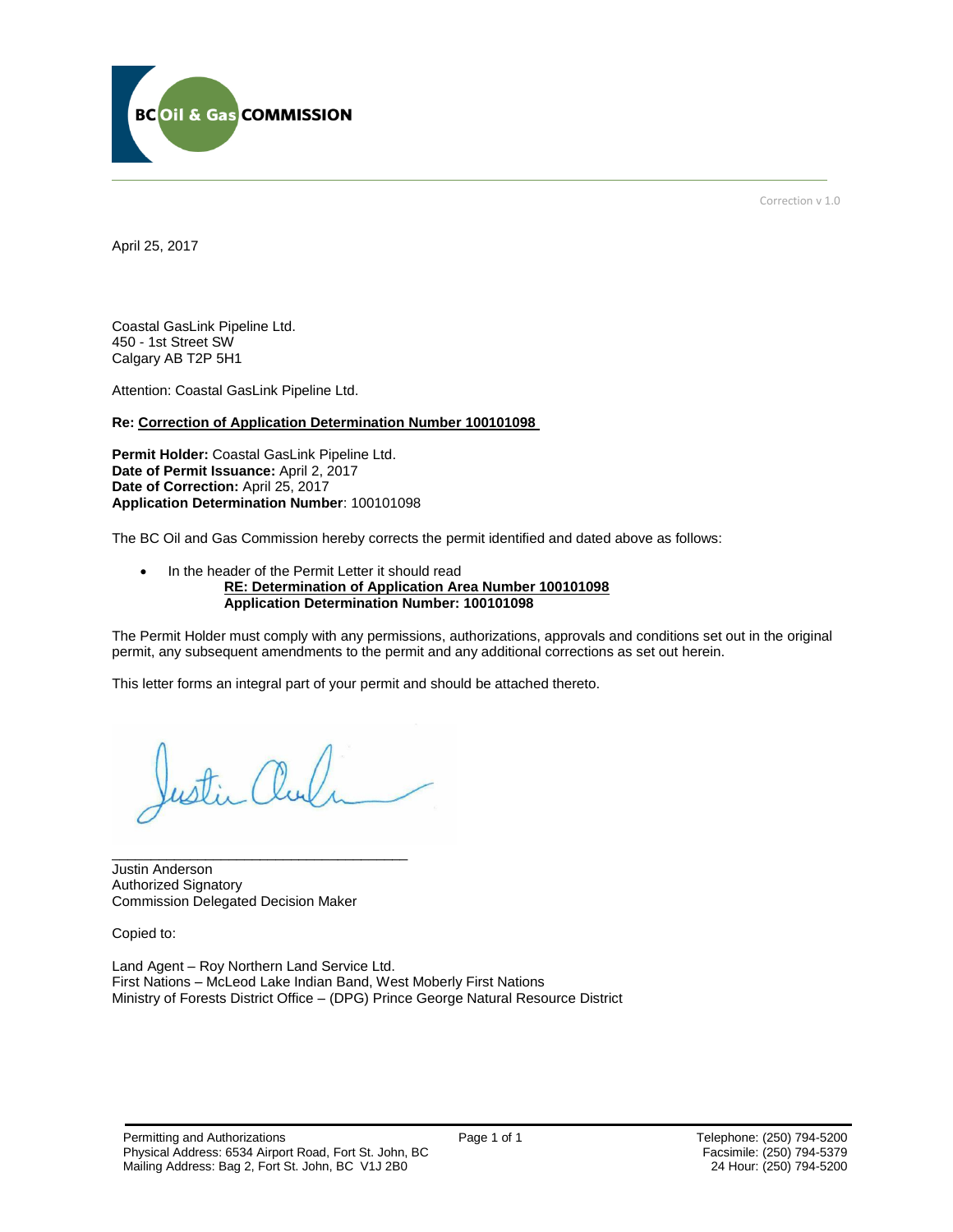

OGAA Permit Template v 3.7

April 2, 2017

Coastal GasLink Pipeline Ltd. 450 - 1st Street SW Calgary AB T2P 5H1

[Attention:](#page-3-0) Coastal GasLink Pipeline Ltd.

### **RE: Determination of Application Area Number 00101098**

**[Permit Holder:](#page-3-0)** Coastal GasLink Pipeline Ltd. **[Date of Issuance:](#page-3-0)** April 2, 2017 **[Effective Date:](#page-3-1)** April 2, 2017 **[Application Submitted Date:](#page-3-0)** January 31, 2017 **[Application Determination Number](#page-3-0)**: 00101098 **Approved Disturbance Footprint:** 1.965 ha

## **ACTIVITIES APPROVED**

**[Road Number No.:](#page-3-0) 04272 [Segment No.:](https://bi.bcogc.ca/Application%20Processing/Interactive%20Reports/(BIL-041)%20AMS%20Decision%20Summary.aspx) 1** 

# **GENERAL PERMISSIONS, AUTHORIZATIONS and CONDITIONS**

## **PERMISSIONS**

### **Oil and Gas Activities Act**

- <span id="page-3-0"></span>1. The BC Oil and Gas Commission, under section 25 (1) of the *Oil and Gas Activities Act*, hereby permits the Permit Holder referenced above to carry out the following activities, indicated in the Approved Activities table above, subject to the conditions contained herein, any applicable exemptions and authorizations:
	- a) To construct, maintain and operate an oil and gas road as detailed in the Activity Details tables below.
- <span id="page-3-1"></span>2. The permissions and authorizations granted under this permit are limited to the area identified in the spatial data submitted to the Commission in the permit application as identified and dated above; herein after referred to as the 'activity area'.

### **Petroleum and Natural Gas Act**

- 3. Pursuant to section 138(1) of the *Petroleum and Natural Gas Act,* the Permit Holder is permitted to enter, occupy and use any unoccupied Crown land located within the activity area to carry out the oil and gas activities and related activities permitted, or authorized herein.
	- a) The permission to occupy and use Crown land does not entitle the Permit Holder to exclusive possession of the area.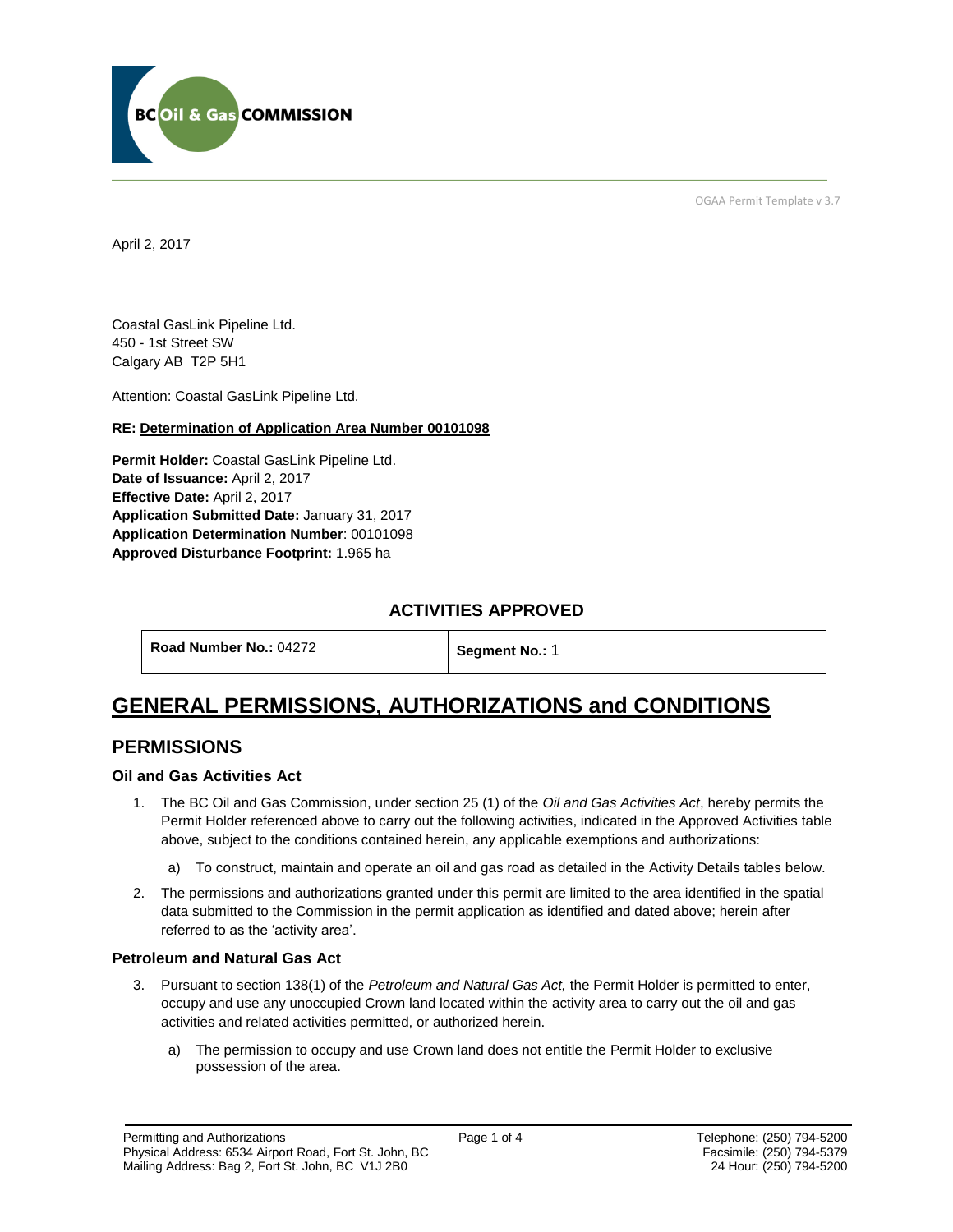b) The total disturbance within the activity area must not exceed the total approved disturbance footprint as referenced above.

## **AUTHORIZATIONS**

### **Forest Act**

4. The Commission, pursuant to section 47.4 of the *Forest Act*, hereby authorizes the removal of Crown timber from the activity area under the cutting permits associated with the Master Licence(s) as follows:

> **[Master Licence to Cut No.:](#page-3-0)** M02341 **[Cutting Permit No.:](#page-3-0)** 29 **[Timber Mark No.:](#page-3-0)** MTC061 **[Total New Cut:](#page-3-0)** 1.49 **[Forest District](https://ams-crd.bcogc.ca/crd/)**: (DPG) Prince George Natural Resource District **[Region:](#page-3-1)** Interior

5. The cutting permits are deemed spent upon the submission of the post-construction plan or upon either the cancellation or expiry of the activities authorized under the permit.

# **CONDITIONS**

### **Notification**

- 6. A notice of construction start must be submitted prior to the commencement of activities under this permit 48 hours before or as per the relevant legislation if longer than 48 hours. Notification must submitted via Kermit for pipelines and facilities. For all other activity types notification must be submitted through [OGC.ExternalNotifications@bcogc.ca.](mailto:OGC.ExternalNotifications@bcogc.ca)
- 7. Within 60 days of the completion of construction activities under this permit, the Permit Holder must submit to the Commission a post-construction plan as a shapefile and PDF plan accurately identifying the location of the total area actually disturbed under this permit. The shapefile and plan must be submitted via eSubmission.

### **General**

- 8. The rights granted by this permit in relation to unoccupied Crown land are subject to all subsisting grants to or rights of any person made or acquired under the *Coal Act, Forest Act, Land Act, Mineral Tenure Act, Petroleum and Natural Gas Act, Range Act, Water Sustainability Act* or *Wildlife Act*, or any extension or renewal of the same.
- 9. The Permit Holder must not assign, sublicense or permit any person other than its employees, contractors or representatives to use or occupy any Crown land within the activity area, other than its employees, contractors or representatives, without the Commission's written consent.
- 10. The Permit Holder must ensure that any Crown land within the activity area is maintained in a condition so as to minimize hazards, including but not limited to hazards associated with storage of materials and equipment.
- 11. The Permit Holder must ensure that any Crown land within the activity area is maintained free of garbage, debris and unused equipment.

### **Environmental**

- 12. Construction activities must not result in rutting, compaction or erosion of soils that cannot be reasonably rehabilitated to similar levels of soil productivity that existed on the activity area prior to the construction activities taking place.
- 13. Any temporary access must be constructed and maintained in a manner that provides for proper surface drainage, prevents pooling on the surface, and maintains slope integrity.

### **Clearing**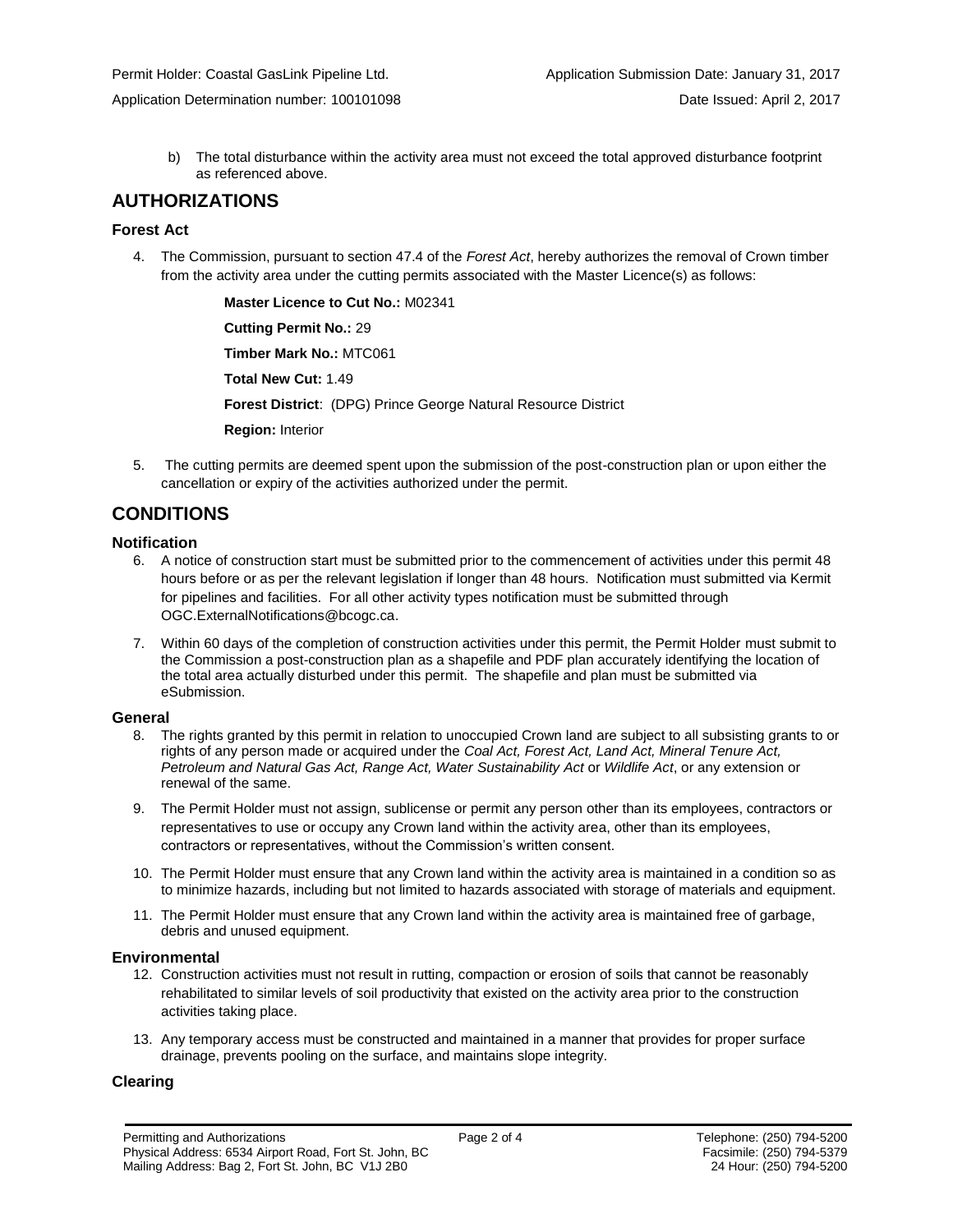Application Determination number: 100101098 Date Issued: April 2, 2017

- 14. The Permit Holder is permitted to fell any trees located on Crown land within 1.5 tree lengths of the activity area that are considered to be a safety hazard according to *Workers Compensation Act* regulations and must be felled in order to eliminate the hazard. Trees or portions of these trees that can be accessed from the activity area without causing damage to standing timber may be harvested.
- 15. The holder of the cutting permit must pay to the government, stumpage and any waste billing determined in accordance with the terms of this authorization.
- 16. The authorized cutting permit does not grant the Permit Holder the exclusive right to harvest Crown timber from the activity area. Authority to harvest some or all of the timber may be granted to other persons. The Permit Holder's right to harvest timber applies to any timber found on the site at the time they undertake harvesting activities.
- 17. All harvested Crown Timber must be marked with the cutting permit's associated Timber Mark.
- 18. Stumpage for cutting permits falling within the Interior Area, as defined in the Interior Appraisal Manual (Manual) will be calculated in accordance with the Manual as amended from time to time. In the current version of the Manual, stumpage will be determined in accordance with Table 6-3 (volume based)
- 19. Any waste assessments applied under the Master Licence to Cut are subject to the merchantability specifications and monetary waste billing requirements in the Provincial Logging Residue and Waste Manual specific to the region associated with the Cutting Permit authorization.

#### **Archaeology**

20. An AIA report must be submitted to the Commission as soon as practicable.

If artifacts, features, materials or things protected under section 13(2) of the *Heritage Conservation Act* are identified the permit holder must, unless the permit holder holds a permit under section 12 of *the Heritage Conservation Act* issued by the Commission in respect of that artifact, feature, material or thing:

- a) immediately cease all work in the vicinity of the artifacts, features, materials or things;
- b) immediately notify the Commission and the Archaeology Branch of the Ministry of Forests, Lands and Natural Resource Operations
- c) refrain from resuming work in the vicinity of the artifacts, features, materials or things except in accordance with an appropriate mitigation plan that has been prepared in accordance with the *Heritage Conservation Act* and approved by the Archaeology Branch of the Ministry of Forests, Lands and Natural Resource Operations.

# **ACTIVITY SPECIFIC DETAILS PERMISSIONS, and CONDITIONS**

## **ROAD**

**Land Area Number:** 100001775 **Road Number:** 04272 **Road Type:** Long-Term - All-Weather

## **ACTIVITY DETAILS**

| <b>Seg No.: 1</b> | <b>Zone: 10 From: N 6057360.567 E 519197.28 To: N 6057696.505 E 519091.175</b> |
|-------------------|--------------------------------------------------------------------------------|

*All permissions for this activity are subject to the following conditions:*

#### **Road Conditions**

21. The Permit Holder will immediately effect, and keep in force insurance of an amount not less than \$1,000,000 protecting the Province, the Commission and the Permit Holder (without any rights of cross-claim or subrogation) against claims for personal injury, death, property damage, or third party liability claims arising from any accident or occurrence on the activity area.

# **ADVISORY GUIDANCE**